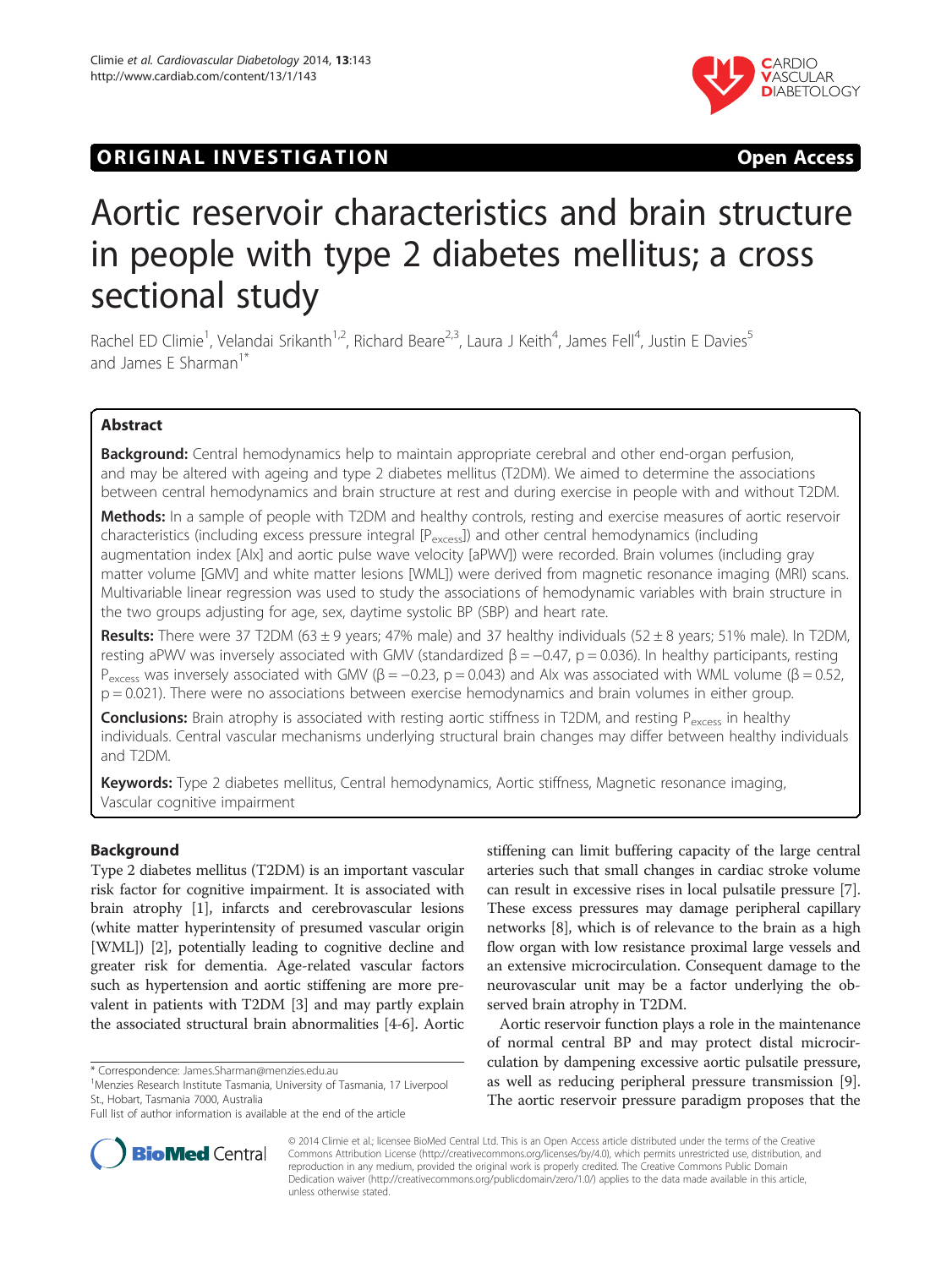<span id="page-1-0"></span>central (aortic) pressure wave may be separated into an aortic reservoir pressure component, representing proximal aortic volume; and an excess pressure  $(P_{excess})$  component, representing excess left ventricular work required for stroke volume ejection, analogous to left ventricular flow (Figure 1) [[10,11](#page-7-0)]. Indeed, aortic reservoir pressure is related to aortic stiffness (aortic pulse wave velocity [aPWV]) and we have previously shown that reservoir pressure, not backward pressure (i.e. from peripheral wave reflections) is the largest contributory factor to an increase in augmented pressure  $[12]$  $[12]$  $[12]$ . Increased  $P_{excess}$  was recently shown to independently predict adverse cardiovascular events in patients with cardiovascular disease [[13](#page-7-0)], possibly due to accelerated target organ damage, but this has never been examined.

Although resting BP indices are clinically important, hemodynamic responses to moderate exercise may have stronger prognostic value in terms of cardiovascular risk [[14\]](#page-7-0), suggesting that pathophysiological insight may be gained from exercise hemodynamics beyond that of resting conditions. This may be because individuals can spend a large proportion of their day ambulatory [\[15\]](#page-7-0) (doing some form of light-moderate physical activity; standing, walking) and the BP response to this type of lower intensity exercise may, therefore, be a better representation of the chronic BP load. Indeed, we have shown that independent of resting BP, light-moderate exercise hemodynamics can unveil BP abnormalities [\[16](#page-7-0),[17\]](#page-8-0) and also predict kidney function in older men [\[18\]](#page-8-0). We have also found that patients with T2DM have abnormal responses at higher



exercise intensities [\[19,20](#page-8-0)]. This study aimed to determine associations between central hemodynamics, including aortic reservoir characteristics, and brain structure in people with and without T2DM, during rest and light-moderate exercise.

# **Methods**

## Study sample

Eighty participants (T2DM  $n = 40$ , healthy controls  $n = 40$ ) were recruited from the community via local advertisements. Exclusion criteria were; pregnancy, arrhythmia, clinical history of cardiovascular disease (including coronary artery disease, myocardial infarction, heart failure or stroke), severe pulmonary disease and contraindication to brain magnetic resonance imaging (MRI). T2DM was determined by self-report of diagnosis by physician. All participants gave informed consent and the study was approved by the University of Tasmania Human Research Ethics Committee.

## Study protocol

Participants attended the testing laboratory on two occasions and were scheduled for MRI assessment. At visit 1, participants were in a post-absorptive state and anthropometric measures, questionnaires relating to BP, medical history and hemodynamic data were recorded. Following 10 minutes of semi-recumbent rest (torso at 45°, arm supported at heart level), brachial BP was measured by a validated automatic device (Omron HEM-907; Hoofddorp, The Netherlands) [[21](#page-8-0)], followed by central hemodynamic variables recorded by applanation tonometry (Sphygmo-Cor, AtCor Medical, Sydney, Australia). All measures were repeated during moderate intensity exercise at 60% of agepredicted maximal heart rate. A validated [[22](#page-8-0)] mercury free sphygmomanometer (UM-101, A&D Medical, Tokyo, Japan) and auscultation was used to measure exercise brachial BP. Details of the exercise protocol have been described elsewhere [[18](#page-8-0)]. Non-invasive impedance cardiography was continuously recorded throughout the protocol (PhysioFlow; Manatec Biomedical; Macheren, France). At visit 2, fasting venous bloods were taken and participants were fitted with a 24-hour ambulatory BP monitor (24ABPM; TM-2430, A&D Medical, Sydney, Australia). Hypertension was defined as clinic brachial BP ≥140/ 90 mmHg, self-reported diagnosis by a physician, or use of antihypertensive medications.

## MRI analysis

Scans were performed on a 1.5 T General Electric Signa Excite T scanner with the following sequences: Highresolution T1 weighted spoiled gradient echo (TR 35 ms, TE 7 ms, flip angle 35°, field of view 24 cm, voxel size 1 mm3 ) comprising 120 contiguous slices; T2 weighted fast spin echo (TR 4300 ms; TE 120 ms; NEX 1; turbo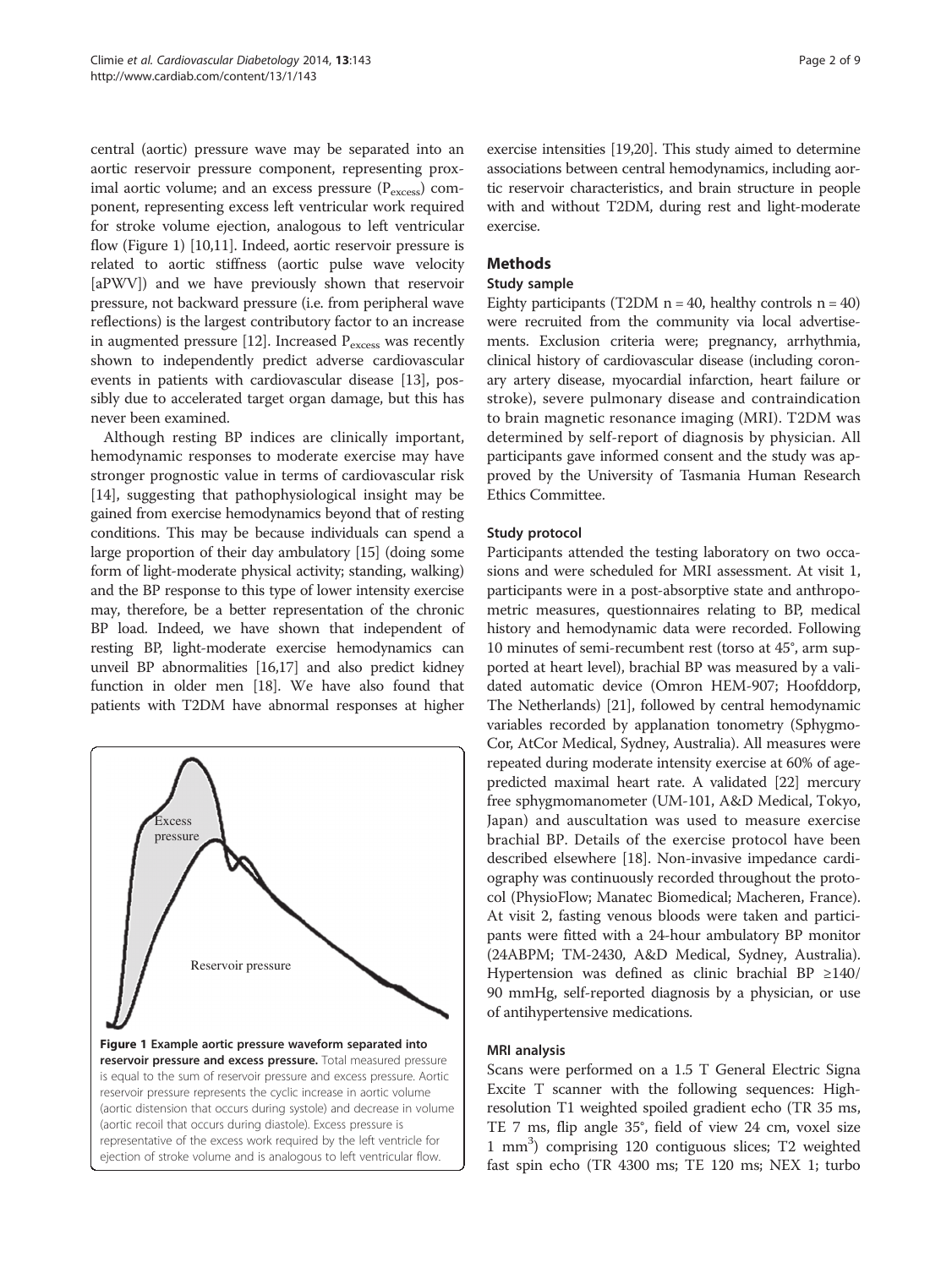factor 48; voxel size  $0.90 \times 0.90 \times 3$  mm); FLAIR (TR = 8802 ms, TE = 130 ms, TI = 2200 ms, voxel size 0.50 ×  $0.50 \times 3$  mm). Scans were registered to a 152 brain Montreal Neurological Institute template in stereotaxic coordinate space. Brain tissue was classified as gray or white matter using statistical parametric mapping software SPM5. Hippocampi were manually segmented using standard landmarks with high test-retest reliability [[23](#page-8-0)]. WML were segmented using a validated semi-automated method [\[24\]](#page-8-0). Gray matter (GMV), white matter, WML, and hippocampal volumes were calculated using standard voxel counting algorithms. MRI examiners were blinded to outcome variables and diabetes status.

# Central hemodynamic measures Aortic reservoir characteristics

Central (aortic) pressure waveforms were reconstructed as previously described [[25](#page-8-0)]. Using custom MatLab software the averaged radial pressure waveforms were separated into reservoir pressure (representative of the cyclic changes in aortic volume that occur during systolic expansion to store blood, and diastolic recoil to allow for the discharge of blood from the proximal aorta) and excess pressure (excess work done by the left ventricle, see Figure [1](#page-1-0)) [\[10,11\]](#page-7-0). Reservoir pressure was calculated as previously described [[13](#page-7-0)] and Pexcess was determined by subtracting the reservoir pressure from the aortic pressure waveform [\[26](#page-8-0)].

## Central BP and aortic stiffness

Central BP was measured in duplicate and augmentation index (AIx), augmented pressure (AP), pulse pressure (PP) and PP amplification were calculated [[25](#page-8-0)]. Right sided carotid-to-femoral aPWV was measured as previously described [\[18](#page-8-0)].

# Cardiothoracic bioimpedance

Measures of cardiac output, systemic vascular resistance, heart rate and stroke volume were recorded using a device with good reproducibility during rest and exercise [[27](#page-8-0)]. Five minutes of continuous steady state monitoring was averaged and analyzed offline.

# Peripheral hemodynamics

Duplicate conventional brachial BP measures were averaged for analysis. 24ABPM was measured every 20 minutes during the daytime, and every 30 minutes during the nighttime.

# Biochemistry

Fasting blood glucose, insulin, glycated hemoglobin (HbA1c), and lipid profiles were obtained by accredited laboratory techniques (Royal Hobart Hospital pathology department). A resting urine sample was analyzed for the presence of albumin by the Royal Hobart Hospital pathology department.

## Statistical analysis

Data were analyzed using SPSS for Windows software version 19.0 (IBM SPSS Statistics, New York, USA). Data were visually inspected for normality of distribution and were all normally distributed. All brain volume outcome measures were expressed as a ratio of total intracranial volume. To compare characteristics between patients with T2DM and healthy participants, independent t-tests (continuous variables) and Chi square tests (dichotomous variables) were performed. Independent t-tests were used to compare unadjusted brain volumes between groups, followed by analysis of covariance (ANCOVA) adjusted for age and sex. To assess the relationships between resting and exercising central hemodynamic variables and brain volumes, Pearson's correlations and multivariable linear regression were performed. Z statistic scores were determined to compare the regression slopes obtained from within-group correlations. Independent variables known (age and sex) or suspected (heart rate, ambulatory daytime systolic BP [SBP], body mass index [BMI] and total cholesterol) to contribute to variance in brain volumes were added separately into the regression model, and a  $p < 0.05$  was considered statistically significant. Based on previous reproducibility work [[28](#page-8-0)], we calculated that a between-group difference of 10 mmHg in central SBP could be detected in 36 participants per group ( $α = 0.05$  and  $β = 0.20$ ), therefore we recruited 40 participants for each group.

# Results

# Sample characteristics

One patient with T2DM and two healthy participants withdrew consent for MRI due to claustrophobia. Brain volume data was unavailable for one patient with T2DM (due to a significant non-vascular abnormality on MRI) and technical difficulty rendered aortic reservoir data unavailable in two participants (one participant from each group), resulting in 37 participants in each group. Compared with healthy participants, patients with T2DM were older, heavier, and had greater blood glucose and (HbA1C). None of the healthy participants were on BP or cholesterol lowering medications (Table [1](#page-3-0)).

Table [2](#page-3-0) summarizes the difference in brain volumes between groups whilst Table [3](#page-4-0) summarizes the differences in resting and exercising central hemodynamics. There was no difference between the groups in any of the adjusted brain volumes. Those with T2DM had significantly greater values in most aortic reservoir characteristics and other hemodynamic variables at rest and during exercise. No between-group differences were observed for reservoir pressure integral and stroke volume during rest and exercise, and for peak reservoir pressure and cardiac output during exercise alone. Compared with healthy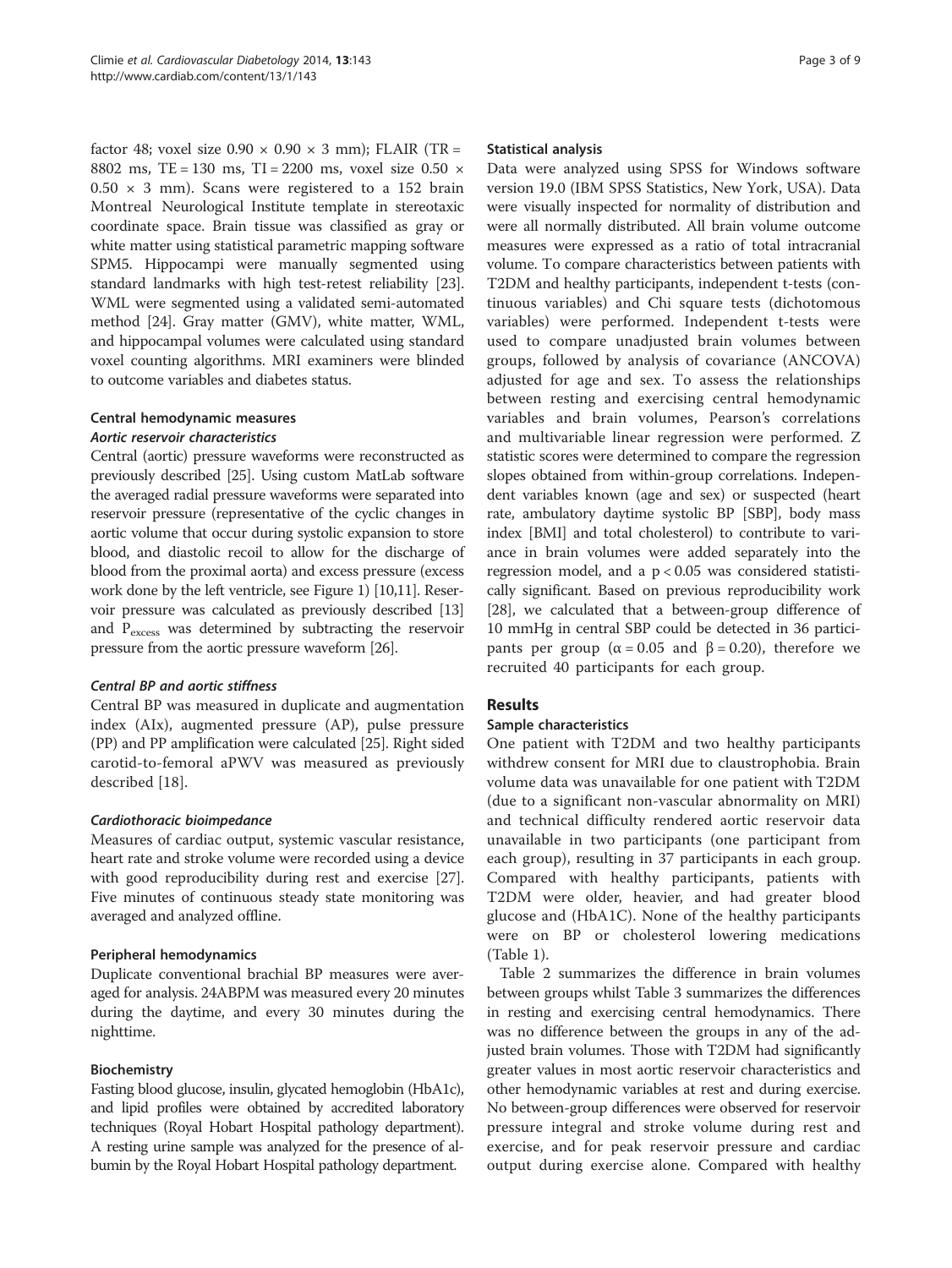<span id="page-3-0"></span>Table 1 Study participant characteristics

| <b>Variables</b>                       | T <sub>2</sub> DM<br>$(n = 37)$ | Healthy<br>$(n = 37)$ | P value |  |
|----------------------------------------|---------------------------------|-----------------------|---------|--|
| Male, n (%)                            | 17(47)                          | 19 (51)               | 0.56    |  |
| Age (years)                            | $63 + 9$                        | $52 \pm 8$            | < 0.001 |  |
| Body mass index ( $kg/m2$ )            | $30.5 \pm 4.8$                  | $25.9 \pm 3.3$        | < 0.001 |  |
| Waist:hip (ratio)                      | $0.91 \pm 0.06$                 | $0.84 \pm 0.1$        | 0.002   |  |
| Current smoker, n (%)                  | 3(8)                            | 3(8)                  | 0.97    |  |
| Hypercholesterolemia, n (%)            | 25 (66)                         | 10(27)                | 0.001   |  |
| Normotensive, n (%)                    | 15 (39)                         | 28 (76)               | 0.002   |  |
| 24ABPM systolic BP (mmHg)              | $134 \pm 13$                    | $130 \pm 11$          | 0.21    |  |
| 24ABPM diastolic BP (mmHg)             | $75 \pm 8$                      | $79 + 6$              | 0.016   |  |
| Daytime systolic BP (mmHq)             | $138 \pm 14$                    | $136 + 13$            | 0.50    |  |
| Nighttime systolic BP (mmHg)           | $119 \pm 12$                    | $113 \pm 11$          | 0.016   |  |
| Duration of diabetes (years)           | $6 \pm 6$                       |                       |         |  |
| Antihypertensive medications,<br>n(%)  | 24 (63)                         | (0)                   | < 0.001 |  |
| Oral hypoglycemic medications,<br>n(%) | 26 (68)                         | 0(0)                  | < 0.001 |  |
| Urinary albumin (mg/L)                 | $9.00 \pm 11.19$                | $7.85 \pm 7.59$       | 0.60    |  |
| Insulin, n (%)                         | 5(13)                           | (0)                   | 0.016   |  |
| Statin, n (%)                          | 25(66)                          | (0)                   | < 0.001 |  |
| Glucose (mmol/L)                       | $7.5 \pm 1.8$                   | $4.7 \pm 0.4$         | < 0.001 |  |
| Glycated hemoglobin (HbA1C) (%)        | $7.2 \pm 0.8$                   | $5.5 \pm 0.3$         | < 0.001 |  |
| Insulin (IU/mL)                        | $10.2 \pm 8.6$                  | $2.4 \pm 4.7$         | < 0.001 |  |
| Total cholesterol (mmol/L)             | $4.4 \pm 1.0$                   | $5.4 \pm 1.0$         | < 0.001 |  |
| HDL cholesterol (mmol/L)               | $1.3 \pm 0.4$                   | $1.6 \pm 0.4$         | 0.002   |  |
| Triglycerides (mmol/L)                 | $1.4 \pm 0.6$                   | $1.0 \pm 0.5$         | 0.003   |  |

Data expressed as mean ± standard deviation or %. T2DM, type 2 diabetes mellitus; 24ABPM, 24 hour ambulatory blood pressure monitoring; BP, blood pressure; HDL, high density lipoprotein. P is for between group analyses.

participants, brachial SBP and PP were significantly higher in those with T2DM at rest and during exercise, whereas resting systemic vascular resistance was significantly lower.  $P_{excess}$  correlated with AP at rest in patients with T2DM  $(r = 0.49, p = 0.001)$  and in healthy participants at rest and during exercise ( $r = 0.58$ ,  $p < 0.001$ 

and  $r = 0.34$ ,  $p = 0.032$  respectively). In patients with T2DM, there was a significantly greater change from rest to exercise in peak excess pressure, central SBP, central PP, aPWV, brachial SBP and brachial PP compared to healthy participants ( $p < 0.05$  for all).

## Associations between central hemodynamic and brain MRI volumes

In patients with T2DM, resting aortic reservoir characteristics were not related to MRI volumes (p > 0.05 for all). In healthy participants, there was an inverse correlation between resting  $P_{excess}$  and GMV (r = -0.41, p = 0.011), which remained after adjusting for age, sex, ambulatory daytime SBP and heart rate (Table [4](#page-5-0), Figure [2](#page-6-0)). Further adjustment for BMI or urinary albumin did not attenuate the association (β = -0.73<sup>-4</sup>, p = 0.028, β = -0.061<sup>-3</sup>,  $p = 0.045$  respectively) however, the addition of total cholesterol did ( $β = -0.58^{-4}$ ,  $p = 0.060$ ). Adjusting for clinic SBP (in the place of ambulatory daytime SBP), did not affect the relationship between P<sub>excess</sub> and GMV (β =  $0.075^{-3}$ , 95% CI  $-0.139^{-3}$  to  $-0.011^{-3}$ , p = 0.023). There was a between-group difference in the strength of the association between resting P<sub>excess</sub> and GMV in patients with T2DM compared to healthy participants  $(z = 2.08, p = 0.044,$ Figure [2](#page-6-0)).

In patients with T2DM, but not in healthy participants, resting aPWV was inversely associated with GMV  $(r = -0.45, p = 0.005)$  and remained associated after adjusting for age, sex, ambulatory daytime SBP, heart rate (Table [4](#page-5-0)) and the use of antihypertensive medication. Additionally, adjusting for clinic SBP instead of ambulatory BP, did not affect the relationship between aPWV and GMV ( $\beta$  = -0.009, 95% CI -0.015 to -0.002, p = 0.009). Further adjustment for BMI, urinary albumin or total cholesterol did not alter the association ( $\beta$  = -0.007, p = 0.036,  $β = -0.007$ ,  $p = 0.050$  and  $β = -0.006$ ,  $p = 0.045$  respectively). There was no difference between healthy participants and patients with T2DM in the strength of the association between aPWV and GMV ( $z = 1.76$ ,  $p = 0.088$ ).

Aortic reservoir characteristics were not related to WML volume in either group ( $p > 0.05$  for all). In healthy

Table 2 Brain magnetic resonance imaging (MRI) volumes in patients with type 2 diabetes mellitus (T2DM) and healthy participants

| <b>MRI</b> variable             | T2DM                   | Healthy                | <b>Association of T2DM with</b><br><b>MRI</b> variable | P for<br>regression |
|---------------------------------|------------------------|------------------------|--------------------------------------------------------|---------------------|
|                                 | Mean $\pm$ SD (n = 37) | Mean $\pm$ SD (n = 37) | $\beta$ coefficient (95% CI)                           |                     |
| Gray matter volume (ml)         | $567.36 \pm 77.81$     | $607.81 \pm 63.01$     | $0.014 (-17.23, 21.21)$                                | 0.84                |
| White matter volume (ml)        | $583.92 + 76.03$       | $604.84 \pm 80.53$     | $-0.005$ ( $-15.98$ , 14.48)                           | 0.92                |
| Left hippocampal volume (ml)    | $7.43 + 0.37$          | $2.55 + 0.38$          | $-0.019$ $(-0.17, 0.14)$                               | 0.86                |
| Right hippocampal volume (ml)   | $2.51 + 0.36$          | $2.56 + 0.39$          | $0.046$ ( $-0.14$ , $0.21$ )                           | 0.70                |
| White matter lesion volume (ml) | $3.34 + 2.38$          | $3.44 + 2.39$          | $-0.148$ $(-1.93, 0.54)$                               | 0.26                |

Unadjusted MRI volumes are presented in the first two columns; β refers to standardized beta coefficient for the association between T2DM and MRI variables determined by ANCOVA and adjusted for age, sex and total intracranial volume. P value is for relation of diabetes status with MRI variables.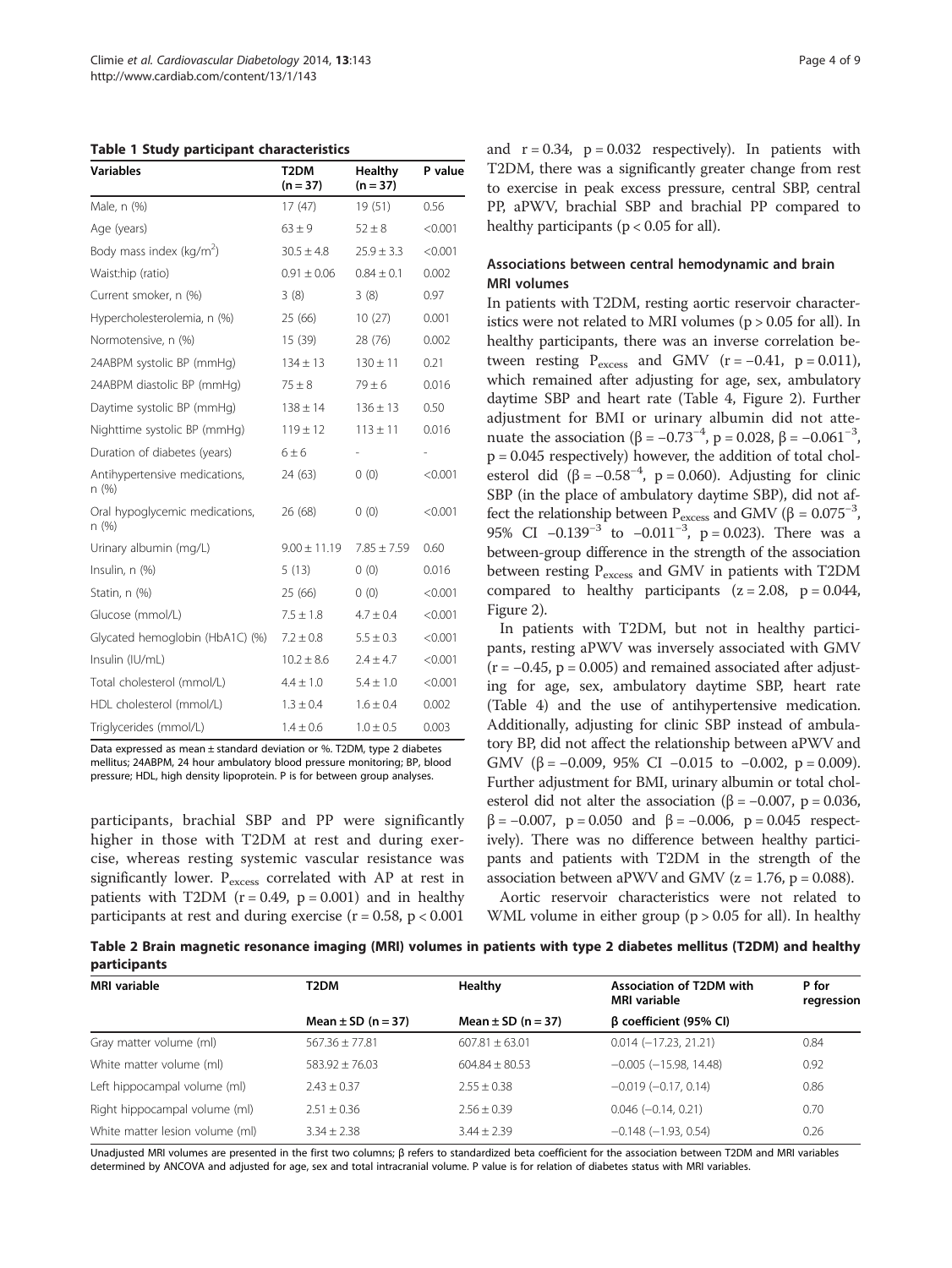|                                              | Rest                            |                               |         | <b>Exercise</b>                 |                       |         | Change from rest to exercise    |                       |         |
|----------------------------------------------|---------------------------------|-------------------------------|---------|---------------------------------|-----------------------|---------|---------------------------------|-----------------------|---------|
|                                              | T <sub>2</sub> DM<br>$(n = 37)$ | Healthy<br>$(n = 37)$         | P value | T <sub>2</sub> DM<br>$(n = 37)$ | Healthy<br>$(n = 37)$ | P value | T <sub>2</sub> DM<br>$(n = 37)$ | Healthy<br>$(n = 37)$ | P value |
| <b>Central hemodynamics</b>                  |                                 |                               |         |                                 |                       |         |                                 |                       |         |
| Peak reservoir pressure (mm Hg)              | $36 \pm 8$                      | $32 \pm 4$                    | 0.016   | $18 \pm 10$                     | $15 \pm 5$            | 0.17    | $-19 \pm 10$                    | $-17 \pm 10$          | 0.49    |
| Reservoir pressure integral (Pa.s)           | $1872 \pm 520$                  | $1869 \pm 369$                | 0.97    | $794 \pm 485$                   | $694 \pm 263$         | 0.40    | $-1413 \pm 570$                 | $-1441 \pm 454$       | 0.81    |
| Peak excess pressure (mm Hg)                 | $35 \pm 9$                      | $30 \pm 4$                    | 0.005   | $73 \pm 16$                     | $58 \pm 12$           | < 0.001 | $37 + 19$                       | $27 \pm 11$           | 0.013   |
| Excess pressure integral (Pa.s)              | $630 \pm 197$                   | $493 \pm 98$                  | < 0.001 | $1644 \pm 437$                  | $1255 \pm 472$        | < 0.001 | $970 \pm 468$                   | $776 \pm 470$         | 0.079   |
| Central systolic BP (mm Hg)                  | $114 \pm 11$                    | $103 \pm 10$                  | < 0.001 | $132 \pm 14$                    | $114 \pm 13$          | < 0.001 | $18 \pm 12$                     | $11 \pm 11$           | 0.015   |
| Central pulse pressure (mm Hg)               | $45 \pm 9$                      | $37 + 5$                      | < 0.001 | $52 \pm 12$                     | $39 \pm 7$            | < 0.001 | $8 \pm 9$                       | 2 ± 7                 | 0.003   |
| 0.Pulse pressure amplification (ratio)       | $1.2 \pm 0.1$                   | $1.3 \pm 0.1$                 | < 0.001 | $1.5 \pm 0.1$                   | $1.6 \pm 0.1$         | 0.007   | $0.26 \pm 0.11$                 | $0.23 \pm 0.09$       | 0.37    |
| Augmented pressure (mm Hg)                   | $13 \pm 4.8$                    | $8 \pm 5$                     | < 0.001 | $9 \pm 6$                       | $4 \pm 4$             | < 0.001 | $-4 \pm 5$                      | $-4 \pm 3$            | 0.78    |
| Augmentation index (%)                       | $29 \pm 6.8$                    | $21 \pm 10$                   | < 0.001 | $17 + 9$                        | $10 \pm 6$            | 0.001   | $-12 \pm 7$                     | $-11 \pm 6$           | 0.68    |
| Augmentation index (at 75 bpm)               | $23 \pm 6$                      | $13 \pm 11$                   | < 0.001 | $25 \pm 9$                      | $14 \pm 11$           | < 0.001 | $0.8 \pm 9$                     | $1 \pm 7$             | 0.73    |
| *Adjusted augmentation index (%)             | $26 \pm 6.7$                    | $23 \pm 6.7$                  | < 0.001 | $14.6 \pm 8.0$                  | $11.9 \pm 7.9$        | < 0.001 | $-11.6 \pm 6.7$                 | $-11.5 \pm 6.8$       | 0.58    |
| Aortic pulse wave velocity (m/s)             | $8.01 \pm 2.16$                 | $6.29 \pm 1.42$               | < 0.001 | $9.73 \pm 2.10$                 | $7.02 \pm 1.43$       | < 0.001 | $2.14 \pm 2.59$                 | $0.32 \pm 2.71$       | 0.004   |
| Heart rate (bpm)                             | $64 \pm 8$                      | $58 \pm 8$                    | 0.001   | $92 \pm 12$                     | $86 \pm 12$           | 0.043   | $27 \pm 9$                      | $28 \pm 9$            | 0.58    |
| Cardiac output (L/min)                       | $5.24 \pm 0.90$                 | $4.50 \pm 0.73$               | < 0.001 | $8.22 \pm 1.54$                 | $7.91 \pm 1.28$       | 0.35    | $2.9 \pm 1.3$                   | $3.4 \pm 1.3$         | 0.103   |
| Stroke volume (mL)                           | $82 \pm 11$                     | $78 \pm 15$                   | 0.26    | $90 \pm 13$                     | $93 \pm 14$           | 0.36    | 7 ± 12                          | $14 \pm 11$           | 0.017   |
| Peripheral hemodynamics                      |                                 |                               |         |                                 |                       |         |                                 |                       |         |
| Brachial systolic BP (mm Hg)                 | $124 \pm 12$                    | $114 + 9$                     | < 0.001 | $155 \pm 17$                    | $134 \pm 14$          | < 0.001 | $31 \pm 13$                     | $20 \pm 13$           | < 0.001 |
| Brachial diastolic BP (mm Hg)                | $68 \pm 8$                      | $65 \pm 6$                    | 0.064   | $77 + 9$                        | $73 \pm 9$            | 0.097   | $8 \pm 6$                       | $9 \pm 8$             | 0.93    |
| Brachial pulse pressure (mm Hg)              | $55 \pm 10$                     | $49 \pm 5$                    | 0.002   | $78 \pm 15$                     | $60 \pm 10$           | < 0.001 | $23 \pm 11$                     | $11 \pm 10$           | < 0.001 |
| Systemic vascular resistance $(d.s.cm^{-5})$ |                                 | $1369 \pm 243$ $1503 \pm 268$ | 0.027   | $1004.38 \pm 201$               | $973 \pm 157$         | 0.45    | $-354 \pm 206$                  | $-529 \pm 247$        | 0.001   |

<span id="page-4-0"></span>Table 3 Differences in central and peripheral hemodynamic variables between patients with type 2 diabetes mellitus (T2DM) and healthy participants at rest, during exercise and the change from rest to exercise

Data expressed as mean ± standard deviation. BP, blood pressure. P is for between group analyses. \*Augmentation index adjusted for age, sex, heart rate and height.

participants, resting AIx and central PP were the only hemodynamic variables associated with WML volume  $(r = 0.46, p = 0.004$  and  $r = 0.47, p = 0.003$  respectively) and remained related after adjusting for age, sex, ambulatory daytime SBP and heart rate (Table [4\)](#page-5-0). Alternatively adjusting for clinic SBP, in the place of ambulatory BP, did not attenuate the relationships between central PP and AIx with WML (β = $0.122^{-3}$ , 95% CI 0.013<sup>-3</sup> to 0.230<sup>-3</sup>, p = 0.029 and  $\beta$  =8.354<sup>-5</sup>, 95% CI  $-0.018^{-3}$  to  $-0.149^{-3}$ , p = 0.014 respectively). Further adjustment for BMI, urinary albumin or total cholesterol did not attenuate the association between AIx and WML volume ( $\beta = 5.40^{-5}$ ,  $p = 0.037$ ,  $\beta = 6.233^{-5}$ ,  $p = 0.020$  and  $β = 5.86^{-5}$ ,  $p = 0.025$  or central PP and WML volume ( $β = 9.83^{-5}$ ,  $p = 0.025$ ,  $β = 0.120^{-3}$ ,  $p = 0.007$ and  $β = 0.0001$ ,  $p = 0.006$  respectively). Neither exercise central hemodynamic variables nor the peripheral hemodynamic variables were associated with MRI brain volumes in either group.

### **Discussion**

To our knowledge, this is the first study to examine associations between aortic reservoir characteristics and

brain structure. There are several new or noteworthy findings: 1) In healthy individuals,  $P_{excess}$  (a novel marker of cardiovascular risk) was independently associated with GMV. 2) In patients with T2DM, aortic stiffness (a more traditional marker of cardiovascular risk and shown to be elevated in patients with T2DM) was independently associated with GMV. 3) Contrary to expectation, exercise hemodynamic variables were not stronger correlates of brain structural abnormalities than resting variables. Overall, these findings suggest that central hemodynamic mechanisms may play a role in leading to structural brain changes underlying cognitive impairment, but that these mechanisms may differ between healthy individuals and patients with T2DM.

Unique to the brain is the continuous passive perfusion of high volume blood flow to the organ throughout systole and diastole [[29\]](#page-8-0). High flow associated with low microvascular resistance could lead to brain vascular networks being sensitive to upstream changes in pressure and flow pulsatility [[30,31\]](#page-8-0). Maintenance of relatively low central BP (especially PP) could, therefore, be important in protecting the microcirculation from excess pressure and/or flow pulsatile energy which may lead to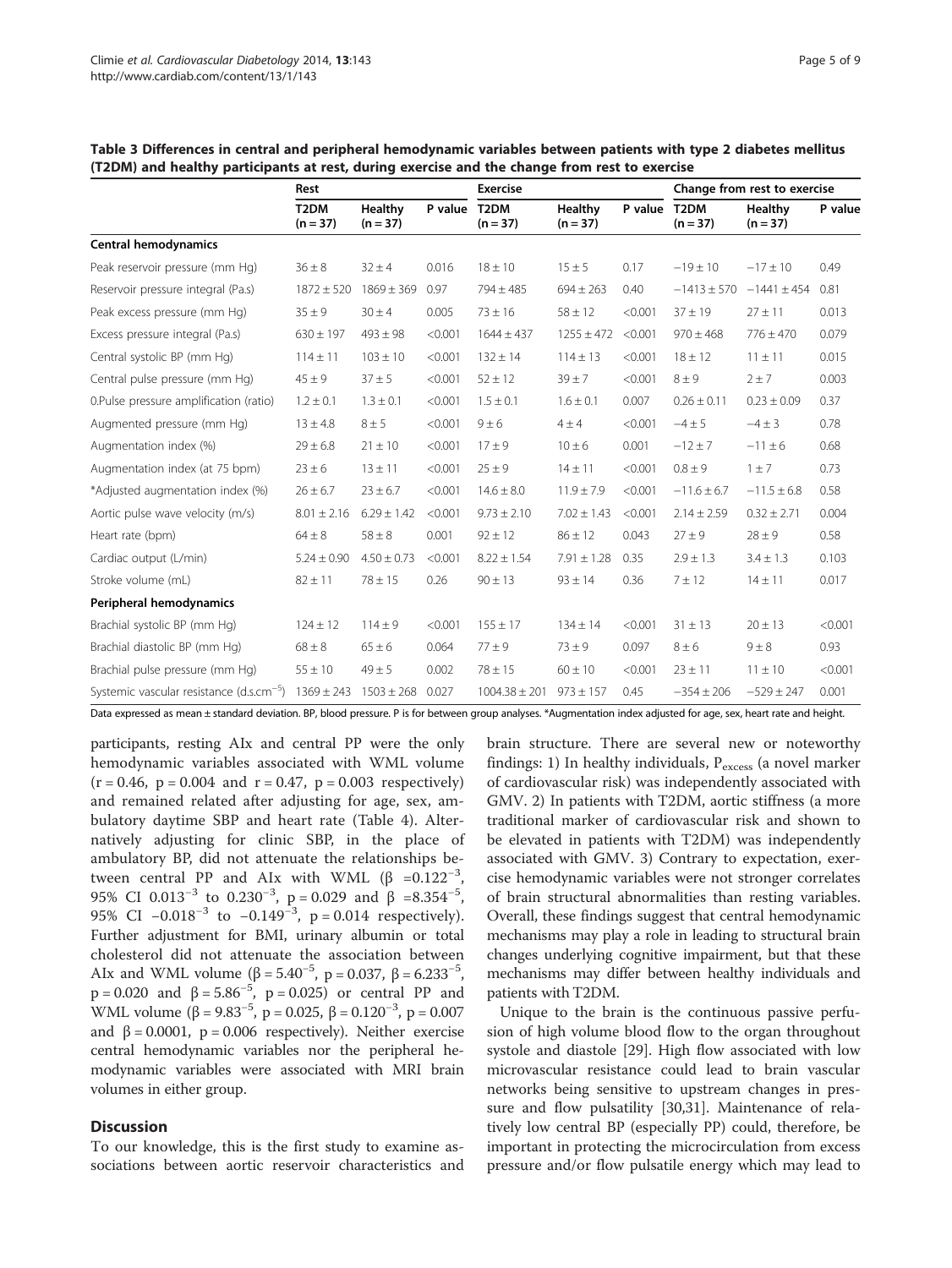| <b>Brain MRI variable</b>                | Independent variable       | β unstandardized (95% CI)                                  | β standardized | P value | Model adjusted R <sup>2</sup> |
|------------------------------------------|----------------------------|------------------------------------------------------------|----------------|---------|-------------------------------|
| T <sub>2</sub> DM                        |                            |                                                            |                |         |                               |
| Gray matter/total<br>intracranial volume | Aortic pulse wave velocity | $-0.007$ ( $-0.014$ , $-0.050^{-2}$ )                      | $-0.47$        | 0.036   | 0.16                          |
|                                          | Age                        | $-0.001$ $(-0.002, 0.001)$                                 | $-0.15$        | 0.44    |                               |
|                                          | Sex                        | $0.006$ ( $-0.019$ , $-0.030$ )                            | 0.088          | 0.64    |                               |
|                                          | 24ABPM daytime systolic BP | $2.94^{-5}$ (-0.001, 0.001)                                | 0.013          | 0.94    |                               |
|                                          | Heart rate                 | $0.001 (-0.001, 0.001)$                                    | 0.18           | 0.28    |                               |
| Healthy                                  |                            |                                                            |                |         |                               |
| Gray matter/total<br>intracranial volume | Excess pressure integral   | $0.60^{-4}$ (-0.119 <sup>-3</sup> , -0.200 <sup>-5</sup> ) | $-0.23$        | 0.043   | 0.68                          |
|                                          | Age                        | $-0.020$ $(-0.002, -0.001)$                                | $-0.49$        | < 0.001 |                               |
|                                          | Sex                        | $-0.028$ ( $-0.039$ , $-0.018$ )                           | $-0.55$        | < 0.001 |                               |
|                                          | 24ABPM daytime systolic BP | $4.30^{-5}$ (-0.390 <sup>-3</sup> , 0.477 <sup>-3</sup> )  | 0.021          | 0.84    |                               |
|                                          | Heart rate                 | $0.32^{-4}$ (-0.001, 0.001)                                | $-0.010$       | 0.93    |                               |
| White matter lesion/total                | Augmentation index         | $5.91^{-5}$ (0.9 <sup>-5</sup> , 0.12 <sup>-3</sup> )      | 0.52           | 0.021   | 0.16                          |
| intracranial volume                      | Age                        | $2.01^{-5}$ (0.29 <sup>-4</sup> , 0.7 <sup>-4</sup> )      | 0.14           | 0.41    |                               |
|                                          | Sex                        | $0.28^{-3}$ (-0.001, 0.001)                                | 0.12           | 0.57    |                               |
|                                          | 24ABPM daytime systolic BP | $-0.10^{-4}$ ( $-0.39^{-4}$ , 0.22 <sup>-4</sup> )         | $-0.093$       | 0.58    |                               |
|                                          | Heart rate                 | $9.17^{-6}$ (-0.41 <sup>-4</sup> , 0.59 <sup>-4</sup> )    | 0.060          | 0.71    |                               |
|                                          | Central pulse pressure     | $0.11^{-3}$ (0.28 <sup>-3</sup> , 0.19 <sup>-3</sup> )     | 0.48           | 0.010   | 0.19                          |
|                                          | Age                        | $2.79^{-5}$ (-0.18 <sup>-4</sup> , 0.74 <sup>-4</sup> )    | 0.19           | 0.23    |                               |
|                                          | Sex                        | $0.12^{-3}$ (-0.001, 0.001)                                | $-0.045$       | 0.79    |                               |
|                                          | 24ABPM daytime systolic BP | $0.17^{-4}$ (-0.49 <sup>-4</sup> , 0.14 <sup>-4</sup> )    | $-0.093$       | 0.58    |                               |
|                                          | Heart rate                 | $1.40^{-5}$ (-0.35 <sup>-4</sup> , 0.63 <sup>-4</sup> )    | 0.091          | 0.57    |                               |

<span id="page-5-0"></span>

| Table 4 Multivariable analysis of resting hemodynamics and gray matter volume in patients with type 2 diabetes |  |  |
|----------------------------------------------------------------------------------------------------------------|--|--|
| mellitus (T2DM) and healthy participants                                                                       |  |  |

R<sup>2</sup> refers ANOVA adjusted R square and P value is for the independent variable. 24ABPM, 24 hour ambulatory blood pressure monitoring; BP, blood pressure. All models adjusted for age, sex, ambulatory daytime systolic BP and heart rate.

microvascular remodeling, ischemia or structural brain changes [[30\]](#page-8-0). This hypothesis appears to be consistent with data in our study showing an independent association of WML (a marker of small cerebral vessel disease) with raised central PP and AIx in healthy people. Moreover, we show that higher  $P_{excess}$  is related to lower GMV in this population.  $P_{excess}$  is representative of the excess left ventricular work required above the minimum to eject blood into the aorta and the  $P_{excess}$  waveform has been shown to correspond closely with the flow velocity waveform [\[10](#page-7-0),[11,13,](#page-7-0)[26\]](#page-8-0). Thus one interpretation of the association between high  $P_{excess}$  and low GMV is that greater pressure and/or flow transmission from the aorta to the cerebral circulation causes microvascular stress [[5\]](#page-7-0), unfavorable remodeling leading to ischemia [[30](#page-8-0)] and neuronal loss.

Despite patients with T2DM being significantly older, of greater BMI and aortic stiffness compared to controls, there were no significant differences between the groups in any of the brain volume measures. This may be explained by the relatively small sample size or by the relatively younger age and shorter duration of T2DM than that of previous studies showing a significant reduction in brain volume compared to non-diabetic individuals [[32,33](#page-8-0)]. On the other hand WML volume has been shown to not differ between patients with T2DM and age and sex matched controls [[34](#page-8-0)]. Interestingly, the relationship between high P<sub>excess</sub> and low GMV was only evident in healthy individuals, whereas adverse structural brain changes were more highly related to aortic stiffness in patients with T2DM. These results may be influenced by the cross sectional design of the study, but it is also likely that alterations in central hemodynamic function associated with T2DM is an explanatory factor. Key differences in patients with T2DM compared with healthy individuals were increased aortic stiffness, higher cardiac output (mainly due to higher heart rate) and reduced systemic vascular resistance. Increased aortic stiffening has previously been described in these patients, and other study samples have observed similar high left ventricular flow output [[35\]](#page-8-0), reduced peripheral resistance and different central hemodynamic responses to postural stress [\[25,36](#page-8-0)]. The association between aortic stiffness and brain structural defects has not been definitively established in patients with T2DM despite some studies showing evidence for [[37](#page-8-0)], however also against [\[38\]](#page-8-0), an association with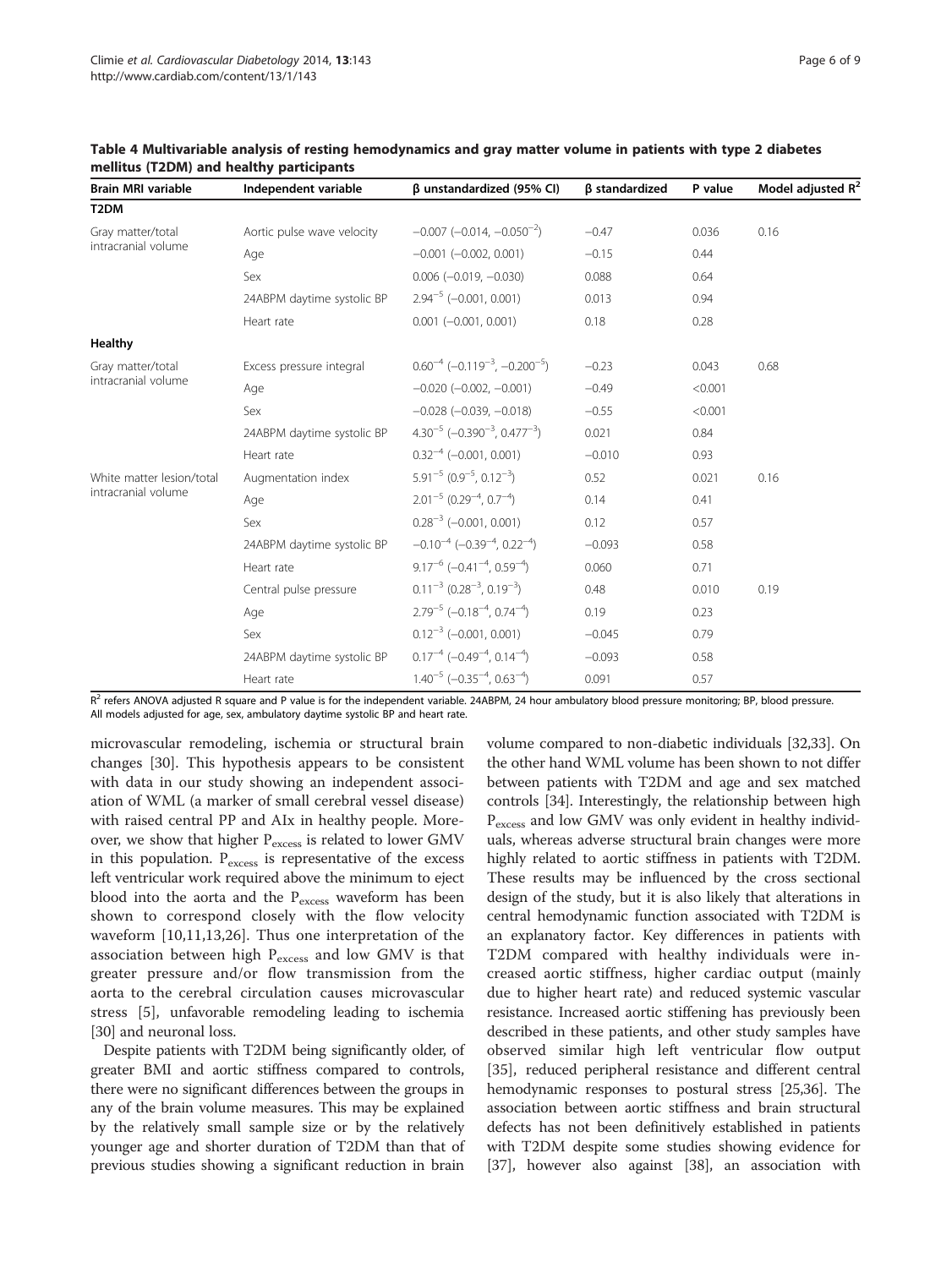<span id="page-6-0"></span>

cognitive impairment. Our findings agree with data from patients with type 1 diabetes mellitus [\[39](#page-8-0)] and the general community in which aortic stiffening was independently related to brain structural defects [\[30,31\]](#page-8-0).

We can only speculate as to possible mechanistic differences explaining brain atrophy between healthy participants and those with T2DM. During systole, pressure rises due to increased aortic inflow relative to outflow [[11](#page-7-0)]. A proportion of the pressure rise is dispersed via aortic reservoir function which is dependent on proximal aortic stiffness and peripheral resistance, both aiding in buffering BP fluctuations to allow steady blood flow to the periphery. Aortic reservoir pressure integral was not different in those with T2DM compared with healthy controls despite higher cardiac output and increased aortic stiffness in the former. This is similar to previous reports whereby patients with T2DM were shown to have reduced aortic elastic properties, however, there was no difference in aortic energy loss compared to non-diabetic controls [[40](#page-8-0)]. This implies that the significant reduction in

systemic vascular resistance in patients with T2DM may be a factor mitigating excessive increases in aortic reservoir pressure. Alternatively, or in conjunction, despite some studies showing smaller aortic root diameter in patients with T2DM [\[41\]](#page-8-0), aortic diameter could have remodeled to be higher in patients with T2DM in the current study, thereby enabling relatively more inflow into the proximal aorta before a rise in pressure occurs. Others have suggested that alterations in aortic, rather than carotid arterial properties occur in patients with T2DM [[42](#page-8-0),[43](#page-8-0)]. Impedance mismatching between the aortic and carotid arteries have previously been associated with increased flow pulsatility in the carotid vasculature and may relate to cerebral microvascular remodeling and lower brain volumes [[30\]](#page-8-0). Similarly, our data supports the probability that brain structural defects associated with aortic stiffness in patients with T2DM may be the product of excessive transmission of flow (rather than pressure) pulsatility to the cerebral circulation. Therapeutic methods (such as weight loss and reductions in insulin) that target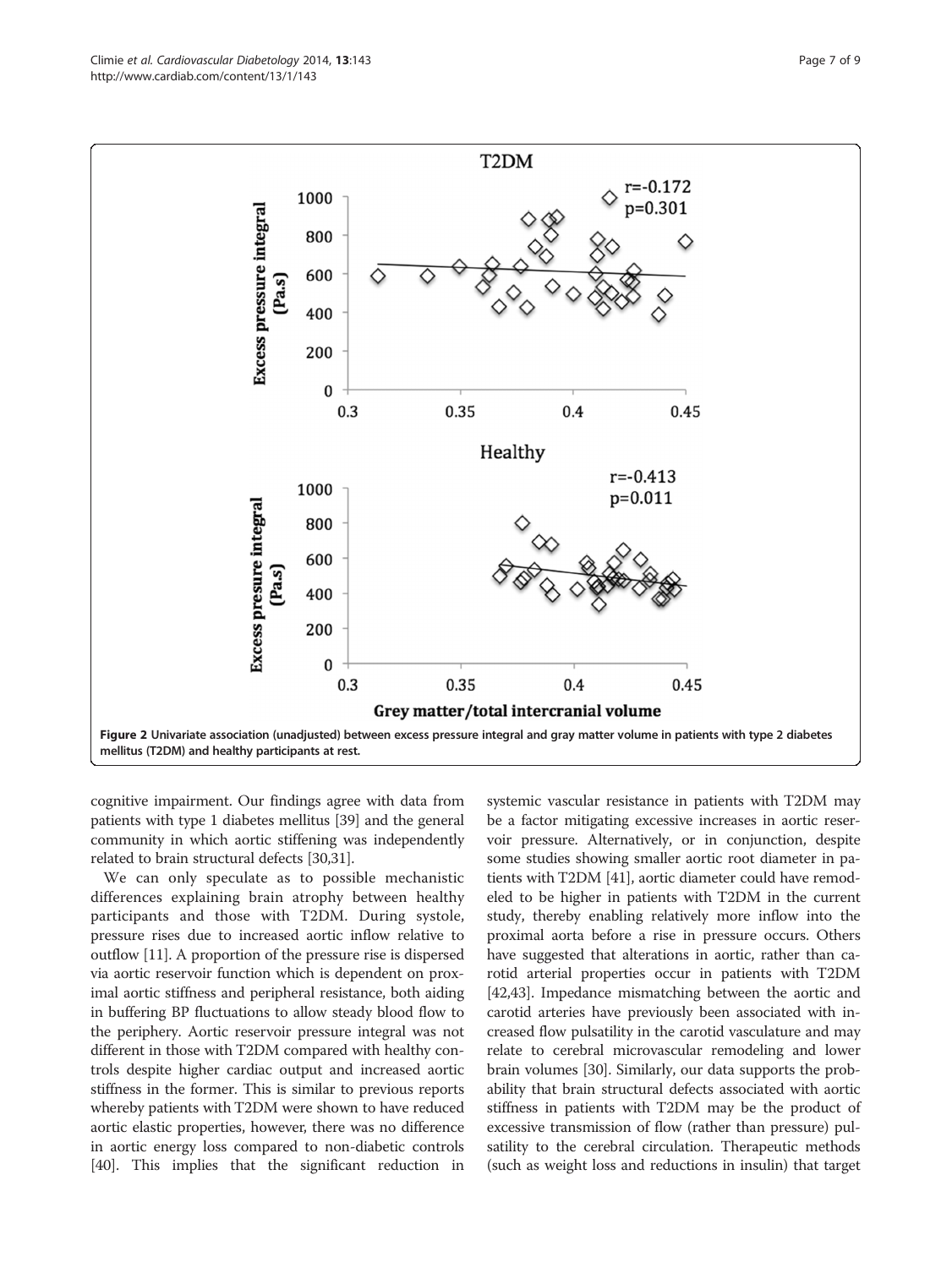<span id="page-7-0"></span>aortic stiffness [\[44\]](#page-8-0) may, therefore, be beneficial in patients with T2DM.

Finally, and in opposition to our hypothesis, associations between exercise aortic reservoir characteristics and brain atrophy/WML were not enhanced compared to resting data, despite patients with T2DM having exaggerated hemodynamic responses indicative of central systolic stress (including increased central PP, AIx and aPWV) compared to healthy individuals. This was based on the expectation that moderate exercise (similar to ambulatory BP conditions) would be more representative of the chronic hemodynamic loading experienced during normal daily activity and, thus, would be more highly related to end organ disease. This appears to be relevant to cardiac structure [\[45\]](#page-8-0) and kidney function [\[18](#page-8-0)] but the lack of relationship with brain morphology implies different pathophysiological pathways.

The strengths of our study include comprehensive MRI measures and rigorous hemodynamic examination at rest and during moderate intensity exercise. Despite finding significant associations between central hemodynamic variables and GMV in both patients with T2DM and healthy participants, we have performed multiple statistical tests in a relatively small study sample and, therefore, further studies in larger samples are required to confirm our results. We did not measure aortic root diameter and, therefore, our assumption of aortic dilation cannot be confirmed. Furthermore, the cross sectional nature of the study limits inference regarding causality.

### Conclusions

In summary, this is the first study to examine associations between aortic reservoir characteristics and brain structure. Our findings suggest that  $P_{excess}$  may be an important contributor to brain atrophy in healthily ageing individuals whereas in patients with T2DM, aortic stiffening may play a more prominent role. These findings suggest that there may be different vascular abnormalities contributing to brain dysfunction among diabetics compared with non-diabetics. However more work is required to determine the underlying central vascular mechanism/s.

#### Competing interests

This study was supported by a grant from Diabetes Australia Research Trust (reference Y11-SHAJ). JES was supported by a National Health and Medical Research Council Career Development Award (reference 569519). VS is supported by a co-funded NHMRC Career Development Fellowship (1061457) and a Heart Foundation Future Leader Fellowship (ID 100089).

#### Authors' contributions

REDC researched data, analyzed data and wrote the manuscript; VS analyzed the data and wrote manuscript; RB; analyzed the data; LJK study design, review of manuscript; JF review of manuscript; JED analyzed data and review of manuscript; JES study design, analyzed data and wrote the manuscript. All authors read and approved the final manuscript.

#### Acknowledgments

We the guarantors (REDC, VS, JEF and JES) take full responsibility of this work as a whole.

#### Author details

<sup>1</sup>Menzies Research Institute Tasmania, University of Tasmania, 17 Liverpool St., Hobart, Tasmania 7000, Australia. <sup>2</sup>Stroke and Ageing Research Group, Monash Medical Centre, Dept. of Medicine, Southern Clinical School, Monash University, Melbourne, Australia. <sup>3</sup>Developmental Imaging, Murdoch Childrens Research Institute, Melbourne, Australia. <sup>4</sup>School of Health Sciences University of Tasmania, Launceston, Australia. <sup>5</sup>International Centre for Circulatory Health, Imperial College, London, UK.

#### Received: 24 July 2014 Accepted: 6 October 2014 Published online: 23 October 2014

#### References

- Moran C, Phan TG, Chen J, Blizzard L, Beare R, Venn A, Munch G, Wood AG, Forbes J, Greenaway TM, Pearson S, Srikanth V: Brain atrophy in type 2 diabetes: Regional distribution and influence on cognition. Diabetes Care 2013, 36:4036–4042.
- 2. van Harten B, de Leeuw FE, Weinstein HC, Scheltens P, Biessels GJ: Brain imaging in patients with diabetes: A systematic review. Diabetes Care 2006, 29:2539–2548.
- 3. Naka K, Papathanassiou K, Bechlioulis A, Kazakos N, Pappas K, Tigas S, Makriyiannis D, Tsatsoulis A, Michalis LK: Determinants of vascular function in patients with type 2 diabetes. Cardiovasc Diabetol 2012, 11:1-8.
- 4. Biessels GJ, Deary IJ, Ryan CM: Cognition and diabetes: A lifespan perspective. Lancet Neurol 2008, 7:184–190.
- 5. Mitchell GF: Effects of central arterial aging on the structure and function of the peripheral vasculature: Implications for end-organ damage. J Appl Physiol 2008, 105:1652–1660.
- 6. Demarin V, Morovic S: Ultrasound subclinical markers in assessing vascular changes in cognitive decline and dementia. J Alzheimers Dis 2014, 42:S259–S266.
- Kass DA: Ventricular arterial stiffening: Integrating the pathophysiology. Hypertension 2005, 46:185–193.
- 8. Nichols WW, O'Rourke MF: Mcdonald's blood flow in arteries: Theoretical, experimental and clinical principles Fifth edition. London: Hodder Arnold; 2005.
- 9. Schultz MG, Davies JE, Hardikar A, Pitt S, Moraldo M, Dhutia N, Hughes AD, Sharman JE: Aortic reservoir pressure corresponds to cyclic changes in aortic volume: Physiological validation in humans. Arterioscler Thromb Vasc Biol 2014, 34:1597–1603.
- 10. Wang JJ, O'Brien AB, Shrive NG, Parker KH, Tyberg JV: Time-domain representation of ventricular-arterial coupling as a windkessel and wave system. Am J Physiol Heart Circ Physiol. 2003, 284:H1358–H1368.
- 11. Wang JJ, Shrive NG, Parker KH, Huges AD, Tyler JV: Wave propagation and reflection in the canine aorta: Analysis using a reservoir-wave approach. Can J Cardiol 2011, 27:389.e381–389.e310.
- 12. Davies JE, Baksi J, Francis DP, Hadjiloizou N, Whinnett ZI, Manisty CH, Aguado-Sierra J, Foale RA, Malik IS, Tyberg JV, Parker KH, Mayet J, Hughes AD: The arterial reservoir pressure increases with aging and is the major determinant of the aortic augmentation index. Am J Physiol Heart C 2009, 298:H580–H586.
- 13. Davies JE, Lacy P, Tillin T, Collier D, Cruickshank JK, Francis DP, Malaweera A, Mayet J, Stanton A, Williams B, Parker KH, McG Thom SA, Hughes AD: Excess pressure integral predicts cardiovascular events independent of other risk factors in the conduit artery functional evaluation substudy of anglo-scandinavian cardiac outcomes trial. Hypertension 2014. doi:10.1161/hypertensionaha.113.02838.
- 14. Schultz MG, Otahal P, Cleland VJ, Blizzard L, Marwick TH, Sharman JE: Exercise-induced hypertension, cardiovascular events, and mortality in patients undergoing exercise stress testing: A systematic review and meta-analysis. Am J Hypertens 2013, 26:357–366.
- 15. Cavelaars M, Tulen JH, van Bemmel JH, van den Meiracker AH: Physical activity, dipping and haemodynamics. J Hypertens 2004, 22:2303–2309.
- 16. Sharman JE, McEniery CM, Dhakam ZR, Coombes JS, Wilkinson IB, Cockcroft JR: Pulse pressure amplification during exercise is significantly reduced with age and hypercholesterolemia. J Hypertens 2007, 25:1249–1254.